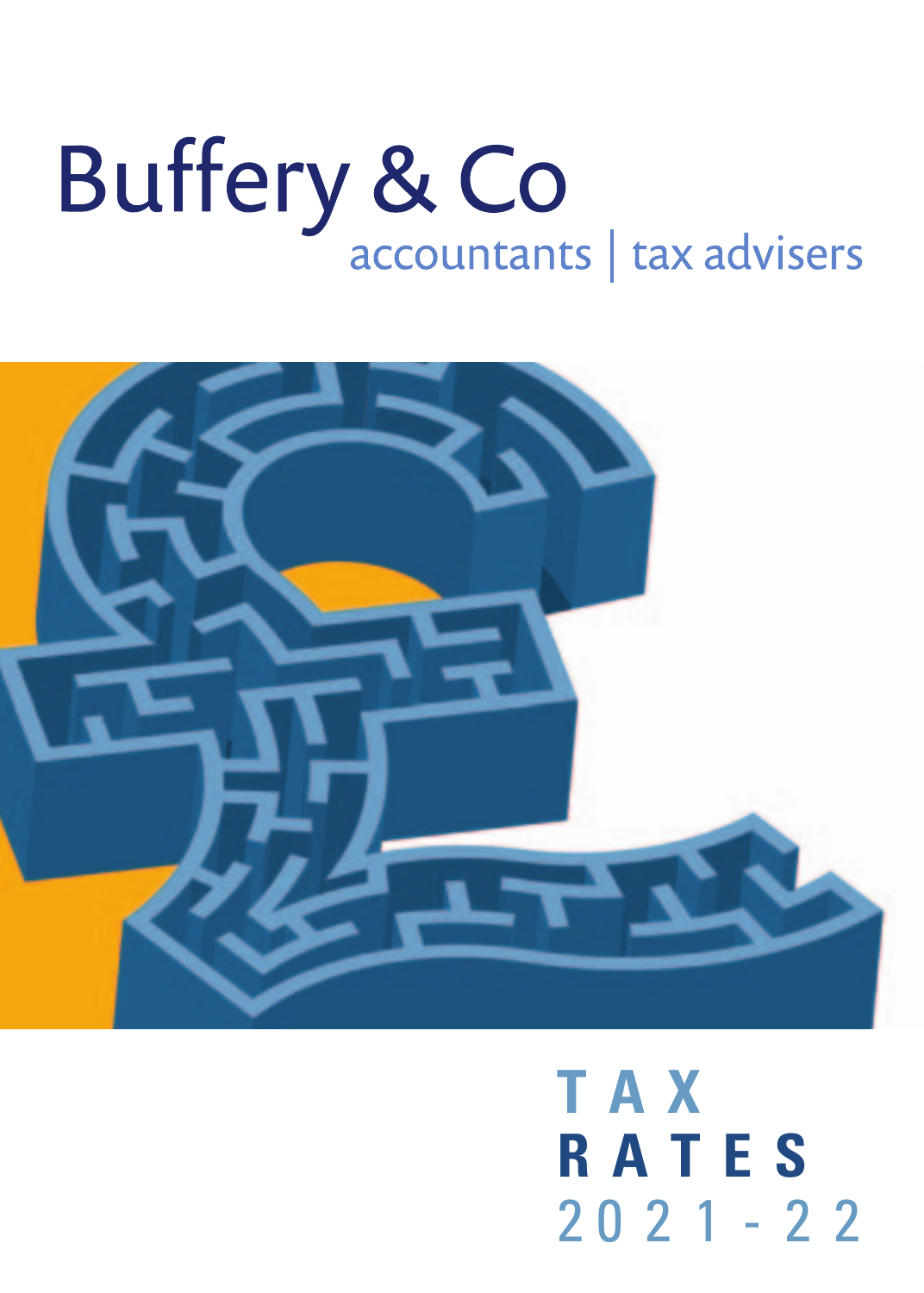| Income Tax                                                                                                                                                                       |                    |                     |
|----------------------------------------------------------------------------------------------------------------------------------------------------------------------------------|--------------------|---------------------|
| <b>Allowances</b>                                                                                                                                                                | 2021/22            | 2020/21             |
| Personal Allowance (PA)*                                                                                                                                                         | £12,570            | £12,500             |
| Marriage Allowance <sup>T</sup>                                                                                                                                                  | 1.260              | 1.250               |
| <b>Blind Person's Allowance</b>                                                                                                                                                  | 2,520              | 2,500               |
| Rent a room relief**                                                                                                                                                             | 7.500              | 7.500               |
| Trading Income**                                                                                                                                                                 | 1.000              | 1.000               |
| Property Income**                                                                                                                                                                | 1.000              | 1.000               |
| *PA is withdrawn at £1 for every £2 by which 'adjusted income' exceeds £100,000. There is<br>no allowance given above £125,140.                                                  |                    |                     |
| <sup>†</sup> The part of the PA that is transferable to a spouse or civil partner who is not a higher<br>or additional rate taxpayer.                                            |                    |                     |
| ** If gross income exceeds this, the limit may be deducted instead of actual expenses.                                                                                           |                    |                     |
| Rate bands                                                                                                                                                                       | 2021/22            | 2020/21             |
| Basic Rate Band (BRB)                                                                                                                                                            | £37,700            | £37,500             |
| Higher Rate Band (HRB)                                                                                                                                                           | 37,701 - 150,000   | $37.501 - 150.000$  |
| Additional rate                                                                                                                                                                  | over 150.000       | over 150,000        |
| Personal Savings Allowance (PSA)                                                                                                                                                 |                    |                     |
| - Basic rate taxpayer                                                                                                                                                            | 1.000              | 1.000               |
| - Higher rate taxpayer                                                                                                                                                           | 500                | 500                 |
| Dividend Allowance (DA)                                                                                                                                                          | 2.000              | 2.000               |
| BRB and additional rate threshold are increased by personal pension contributions (up to                                                                                         |                    |                     |
| permitted limit) and Gift Aid donations.                                                                                                                                         |                    |                     |
| <b>Tax rates</b>                                                                                                                                                                 |                    | 2021/22 & 2020/21   |
| Rates differ for General/Savings/Dividend income                                                                                                                                 |                    | G<br>s<br>D         |
| Basic rate                                                                                                                                                                       |                    | 20%<br>20%<br>7.5%  |
| Higher rate                                                                                                                                                                      |                    | 40%<br>32.5%<br>40% |
| Additional rate                                                                                                                                                                  |                    | 45%<br>45%<br>38.1% |
| General income (salary, pensions, business profits, rent) usually uses personal allowance,<br>basic rate and higher rate bands before savings income (mainly interest). Scottish |                    |                     |
| taxpayers are taxed at different rates on general income (see below).                                                                                                            |                    |                     |
| To the extent that savings income falls in the first £5,000 of the basic rate band, it is taxed                                                                                  |                    |                     |
| at nil rather than 20%.                                                                                                                                                          |                    |                     |
| The PSA taxes interest at nil, where it would otherwise be taxable at 20% or 40%.                                                                                                |                    |                     |
| Dividends are normally taxed as the 'top slice' of income. The DA taxes the first £2,000 of                                                                                      |                    |                     |
| dividend income at nil, rather than the rate that would otherwise apply.                                                                                                         |                    |                     |
| Income tax - Scotland                                                                                                                                                            | 2021/22            | 2020/21             |
| 19%<br>Starter rate                                                                                                                                                              | £2.097             | £2.085              |
| 20%<br>Basic rate                                                                                                                                                                | $2,098 - 12,726$   | $2,086 - 12,658$    |
| 21%<br>Intermediate rate                                                                                                                                                         | $12.727 - 31.092$  | $12.659 - 30.930$   |
| 41%<br>Higher rate                                                                                                                                                               | $31,093 - 150,000$ | $30,931 - 150,000$  |
| 46%<br>Top rate                                                                                                                                                                  | over 150,000       | 150,000             |
| The Seattish rates and bands do not apply for sovings and dividend income which are taxed                                                                                        |                    |                     |

bands do not apply for savings and dividend income, which are ta at normal UK rates.

High Income Child Benefit Charge (HICBC) 1% of child benefit for each £100 of adjusted net income between £50,000 and £60,000.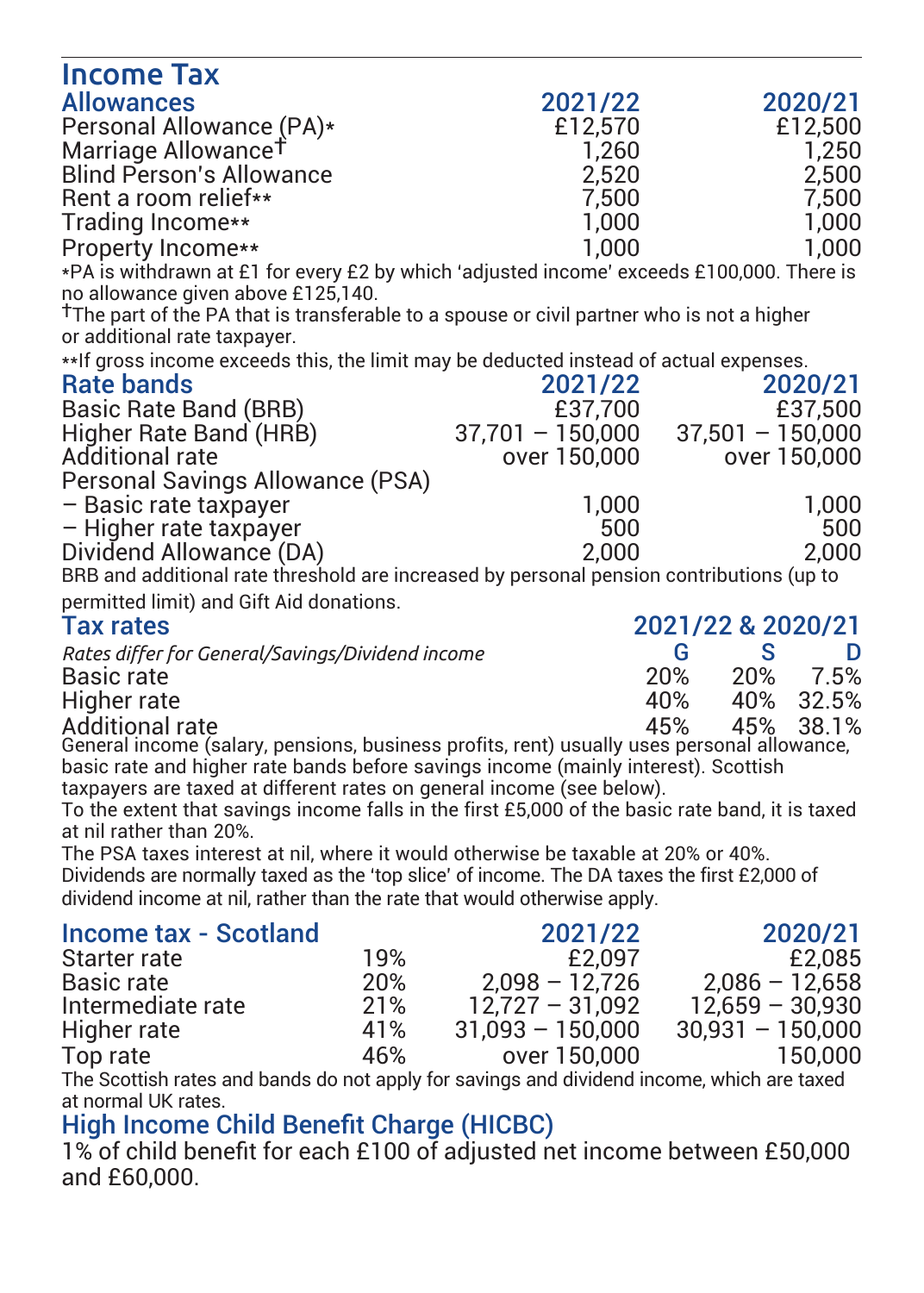| Income Tax (continued)<br><b>Remittance basis charge</b><br>For non-UK domiciled individuals who<br>have been UK resident in at least:                                                                                         | 2021/22         | 2020/21                   |
|--------------------------------------------------------------------------------------------------------------------------------------------------------------------------------------------------------------------------------|-----------------|---------------------------|
| 7 of the preceding 9 tax years                                                                                                                                                                                                 | £30,000         | £30,000                   |
| 12 of the preceding 14 tax years                                                                                                                                                                                               | 60.000          | 60.000                    |
| 15 of the preceding 20 tax years                                                                                                                                                                                               |                 | Deemed to be UK domiciled |
| <b>Pensions</b>                                                                                                                                                                                                                |                 |                           |
| <b>Registered Pensions</b>                                                                                                                                                                                                     | 2021/22         | 2020/21                   |
| Lifetime Allowance (LA)                                                                                                                                                                                                        | £1,073,100      | £1,073,100                |
| Annual Allowance (AA)*                                                                                                                                                                                                         | 40.000          | 40,000                    |
| Annual relievable pension inputs are the higher of earnings (capped at AA) or £3,600.                                                                                                                                          |                 |                           |
| *Usually tapered down, to a minimum of £4,000, when adjusted income exceeds £240,000.<br>State pension (per week)                                                                                                              | 2021/22         | 2020/21                   |
| Old state pension - Single person                                                                                                                                                                                              | £137.60         | £134.25                   |
| - Married couple                                                                                                                                                                                                               | 220.05          | 214.70                    |
| New state pension <sup>+</sup>                                                                                                                                                                                                 | 179.60          | 175.20                    |
| <sup>†</sup> Applies to those reaching state retirement age after 5 April 2016.                                                                                                                                                |                 |                           |
| <b>Annual investment limits</b>                                                                                                                                                                                                |                 |                           |
|                                                                                                                                                                                                                                | 2021/22         | 2020/21                   |
| Individual Savings Account (ISA)                                                                                                                                                                                               |                 |                           |
| - Overall limit                                                                                                                                                                                                                | £20,000         | £20,000                   |
| - Lifetime ISA                                                                                                                                                                                                                 | 4.000           | 4.000                     |
| Junior ISA                                                                                                                                                                                                                     | 9.000           | 9.000                     |
| $EIS - 30%$ relief                                                                                                                                                                                                             | 2.000.000       | 2,000,000                 |
| Seed EIS (SEIS) - 50% relief                                                                                                                                                                                                   | 100.000         | 100.000                   |
| Venture Capital Trust (VCT) - 30% relief                                                                                                                                                                                       | 200.000         | 200.000                   |
| <b>National Insurance Contributions</b>                                                                                                                                                                                        |                 |                           |
| Class 1 (Employees)                                                                                                                                                                                                            | <b>Employee</b> | <b>Employer</b>           |
| Main NIC rate                                                                                                                                                                                                                  | 12%             | 13.8%                     |
| No NIC on first                                                                                                                                                                                                                | £184pw          | £170pw                    |
| Main rate charged up to*                                                                                                                                                                                                       | £967pw          | no limit                  |
| 2% rate on earnings above                                                                                                                                                                                                      | £967pw          | N/A                       |
| Employment allowance per business**                                                                                                                                                                                            | N/A             | £4,000                    |
| and the contract of the contract of the contract of the contract of the contract of the contract of the contract of the contract of the contract of the contract of the contract of the contract of the contract of the contra |                 |                           |

\*Nil rate of employer NIC for employees aged under 21 and apprentices aged under 25, up to £967pw.

\*\*Some businesses do not qualify, including certain sole director companies and employers who have an employer's Class 1 NIC liability of £100,000 or more for 2020/21. Employer contributions (at 13.8%) are also due on most taxable benefits (Class 1A) and on tax paid on an employee's behalf under a PAYE settlement agreement (Class 1B).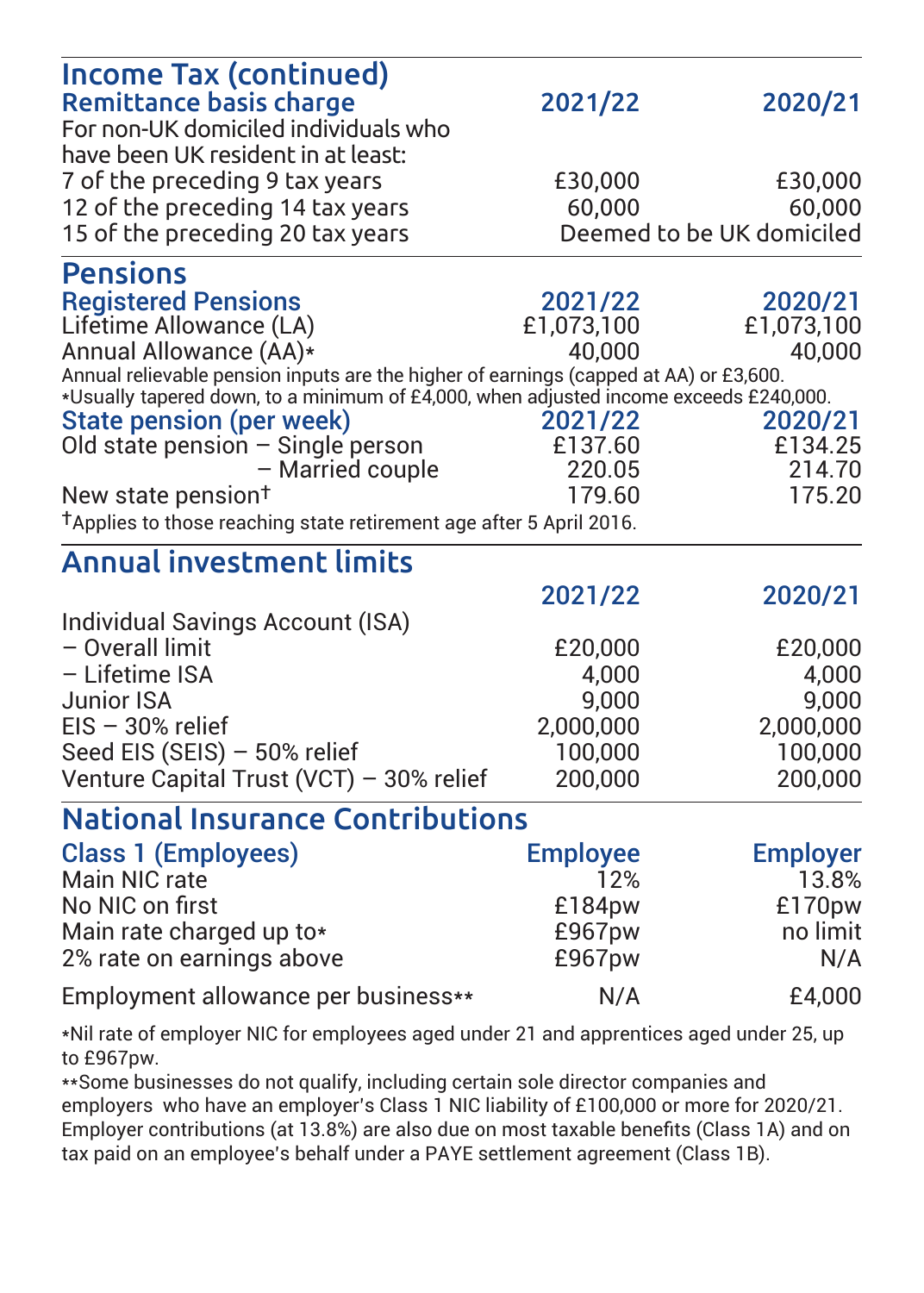| National Insurance Contributions (continued) |        |
|----------------------------------------------|--------|
| Class 2 (Self-employed)                      |        |
| Flat rate per week                           | £3.05  |
| Small profits threshold                      | £6.515 |
| Class 3 (Voluntary)                          |        |
| Class 3: Flat rate per week                  | £15.40 |
| Class 4 (Self-emploved)                      |        |
| On profits £9,568 - £50,270                  | 9%     |
| On profits over £50,270                      | 2%     |

#### Vehicle Benefits

#### **Cars**

Taxable benefit: List price of car multiplied by chargeable percentage.

 2021/22 percentage for petrol cars first registered

|                 | <b>Electric</b> | Pre       | Post      |
|-----------------|-----------------|-----------|-----------|
| CO <sub>2</sub> | Range           | 6.04.2020 | 5.04.2020 |
| q/km            | miles           | %         | %         |
|                 | N/A             |           |           |
| $1 - 50$        | >130            |           |           |
| $1 - 50$        | 70 - 129        | 5         |           |
| $1 - 50$        | $40 - 69$       | 8         |           |
| $1 - 50$        | $30 - 39$       | 12        |           |
| $1 - 50$        | $-30$           | 14        | 13        |
| $51 - 54$       | N/A             | 15        | 14        |
|                 |                 |           |           |

Then a further  $1\%$  for each 5q/km CO<sub>2</sub> emissions, up to a maximum of 37%. Diesel cars that are not BDE2 standard suffer a 4% supplement on the above figures but are still capped at 37%.

#### Vans

Chargeable value of £3,500 (2020/21: £3,490) if private use is more than home-to-work. Zero-emission vans charged at £Nil (2020/21: £2,792). Fuel

Employer provides fuel for private motoring in an employer-owned: Car: CO2-based percentage from above table multiplied by £24,600 (2020/21: £24,500).

Van: £669 (2020/21: £666).

Employee contributions do not reduce taxable figure unless all private fuel is paid for by the employee (in which case there is no benefit charge).

#### Tax-free mileage allowances

| <b>Employee's own transport</b> | per business mile |
|---------------------------------|-------------------|
| Cars first 10,000 miles         | 45 <sub>D</sub>   |
| Cars over 10,000 miles          | 25p               |
| Business passengers             | 5 <sub>D</sub>    |
| Motorcycles                     | 24 <sub>D</sub>   |
| <b>Bicycles</b>                 | 20 <sub>D</sub>   |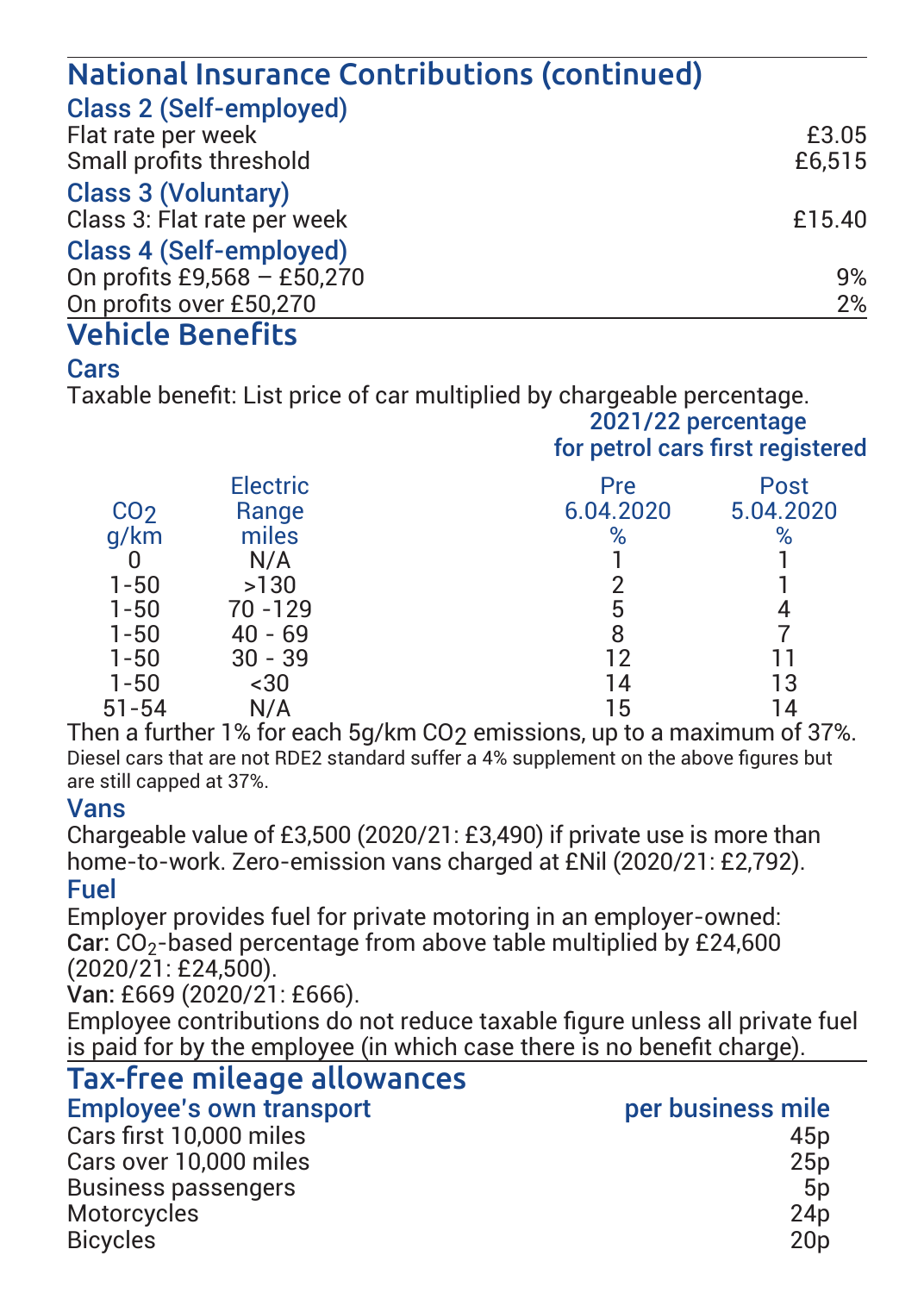| <b>Capital Gains Tax</b>                                                                     |              |              |                  |
|----------------------------------------------------------------------------------------------|--------------|--------------|------------------|
| Annual exempt amount                                                                         |              | 2021/22      | 2020/21          |
| Individuals, estates                                                                         |              | £12,300      | £12,300          |
| Most trusts                                                                                  |              | 6,150        | 6.150            |
| <b>Tax rate</b>                                                                              |              |              |                  |
| Individual (to basic rate limit)*                                                            |              | 10%          | 10%              |
| Individual (above basic rate limit)*                                                         |              | 20%          | 20%              |
| Trusts, estates*                                                                             |              | 20%          | 20%              |
| Business Asset Disposal Relief (BADR)**                                                      |              | 10%          | 10%              |
| Investors' Relief (IR)**                                                                     |              | 10%          | 10%              |
| *Individuals are taxed at 18%/28% on gains on residential property and receipts of           |              |              |                  |
| carried interest. Trusts and estates are taxed at 28% in these circumstances.                |              |              |                  |
| **Lifetime limit for qualifying gains: BADR £1m; IR £10m.                                    |              |              |                  |
| <b>Corporation Tax</b>                                                                       |              |              |                  |
| <b>Year to</b>                                                                               |              | 31.3.2022    | 31.3.2021        |
| <b>Corporation Tax rate</b>                                                                  |              | 19%          | 19%              |
| <b>Research and development relief</b>                                                       |              |              |                  |
| SME enhanced expenditure                                                                     |              |              |                  |
| deduction scheme*                                                                            |              | 130%         | 130%             |
| Large company R&D Expenditure                                                                |              |              |                  |
| Credit (RDEC) scheme**                                                                       |              | 13%          | 13%              |
| *Additional deduction for qualifying R&D.                                                    |              |              |                  |
| **Taxable expenditure credit for qualifying R&D.                                             |              |              |                  |
| SMEs that make losses can surrender the deduction to HMRC in exchange for a payment of       |              |              |                  |
| 14.5% of the loss (capped at £20,000 plus 3 x PAYE & NIC for periods beginning from 1.4.21). |              |              |                  |
| Main capital allowances                                                                      |              |              |                  |
| <b>Plant and machinery allowances</b>                                                        |              |              | Rate             |
| Expenditure 1.4.21 - 31.3.23 (companies only)                                                |              |              |                  |
| - Super-deduction (main pool expenditure)                                                    |              |              | 130%             |
| - First-year allowance (special rate pool expenditure)                                       |              |              | 50%              |
| Annual Investment Allowance (AIA)                                                            |              |              |                  |
| - expenditure 1.1.19 - 31.12.21                                                              |              | £1.000.000   | 100%             |
| - expenditure from 1.1.22                                                                    |              | 200.000      | 100%             |
| New zero-emission vans                                                                       |              |              | 100%             |
| Writing down allowance: general pool (reducing balance)                                      |              |              | 18%              |
| Writing down allowance: special rate pool (reducing balance)                                 |              |              | 6%               |
| <b>Motor cars</b>                                                                            | From 1.4.21  | Pre 1.4.21   | <b>Allowance</b> |
|                                                                                              | $CO2$ (g/km) | $CO2$ (g/km) |                  |
| New cars only                                                                                | Nil          | up to 50     | 100%             |
| In general pool                                                                              | up to 50     | up to 110    | 18%              |
| In special rate pool                                                                         | above 50     | above 110    | 6%               |
| <b>Structures and buildings allowance</b>                                                    |              |              |                  |
| Fixed deduction per annum                                                                    |              |              | 3%               |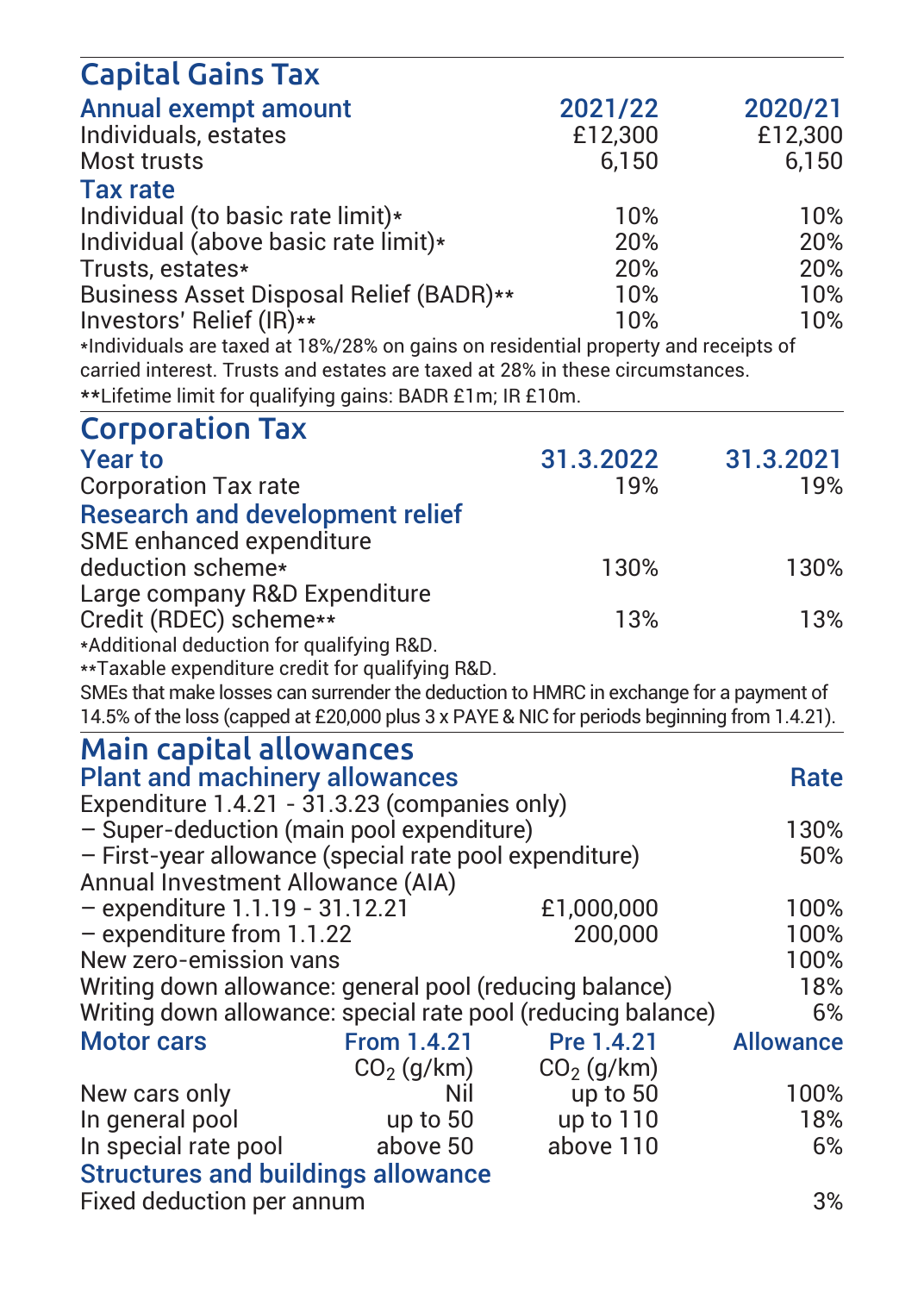#### Property Taxes Annual Tax on Enveloped Dwellings (ATED)

ATED applies to 'high value' residential properties owned via a corporate structure, unless the property is used for a qualifying purpose.

| <b>Property value</b> | Annual charge to 31.3.2022 | 31.3.2021 |
|-----------------------|----------------------------|-----------|
| $£0.5m - £1m$         | £3,700                     | £3,700    |
| $£1m - £2m$           | 7.500                      | 7.500     |
| $E2m - E5m$           | 25,300                     | 25.200    |
| $E5m - E10m$          | 59.100                     | 58.850    |
| $£10m - £20m$         | 118,600                    | 118.050   |
| Over £20m             | 237.400                    | 236.250   |
|                       |                            |           |

Stamp Duty Land Tax (SDLT), Land and Buildings Transaction Tax (LBTT) and Land Transaction Tax (LTT) from 1 April 2021 Residential property (1st property only)

|                                |      | residential property (ist property only) |      |                    |       |
|--------------------------------|------|------------------------------------------|------|--------------------|-------|
| <b>SDLT - England &amp; NI</b> |      | LBTT - Scotland                          |      | <b>LTT - Wales</b> |       |
| £000                           | Rate | £000                                     | Rate | £000               | Rate  |
| Up to $125*$                   | Nil  | Up to 145                                | Nil  | Up to 180**        | Nil   |
| $125 - 250$                    | 2%   | $145 - 250$                              | 2%   | $180 - 250$        | 3.5%  |
| $250 - 925$                    | 5%   | $250 - 325$                              | 5%   | $250 - 400$        | 5.0%  |
| $925 - 1.500$                  | 10%  | $325 - 750$                              | 10%  | $400 - 750$        | 7.5%  |
| Over 1.500                     | 12%  | Over 750                                 | 12%  | $750 - 1.500$      | 10.0% |
|                                |      |                                          |      | Over 1.500         | 12.0% |
|                                |      |                                          |      |                    |       |

\*Nil rate band up to 30.6.21 is £500,000, between 1.7.21-30.9.21 is £250,000. \*\*Nil rate band up to 30.6.21 is £250,000.

A supplement applies for all three taxes where an additional residential property interest is purchased for more than £40,000 (unless replacing a main residence). It is also payable by all corporate purchasers. The rate is 3% (LBTT and LTT: 4%) of the total purchase price.

SDLT: From 1.7.21, first-time buyers purchasing a property of up to £500,000 pay a nil rate on the first £300,000 of the purchase price.

LBTT: First-time buyer relief increases the nil rate band to £175,000 from 1.4.21.

SDLT: A rate of 15% may apply to the total purchase price, where the property is valued above £500,000 and purchased by a 'non-natural person' (e.g. a company).

Non-residential or mixed use property

| <b>SDLT - England &amp; NI</b> |      | <b>LBTT - Scotland</b> |      | <b>LTT - Wales</b> |      |  |
|--------------------------------|------|------------------------|------|--------------------|------|--|
| £000                           | Rate | £000                   | Rate | £000               | Rate |  |
| Up to 150                      | Nil  | Up to 150              | Nil  | Up to 225          | Nil  |  |
| $150 - 250$                    | 2%   | $150 - 250$            | 1%   | $225 - 250$        | 1%   |  |
| Over 250                       | 5%   | Over 250               | 5%   | $250 - 1.000$      | 5%   |  |
|                                |      |                        |      | Over 1.000         | 6%   |  |

#### Value Added Tax

| Standard rate (1/6 of VAT-inclusive price)        | 20.0%             |
|---------------------------------------------------|-------------------|
| Tourism and hospitality sector up to 30.9.21      | 5.0%              |
| Tourism and hospitality sector 1.10.21 to 31.3.22 | 12.5%             |
| Registration level from 1.4.2017                  | £85,000 per annum |
| Deregistration level from 1.4.2017                | 83,000 per annum  |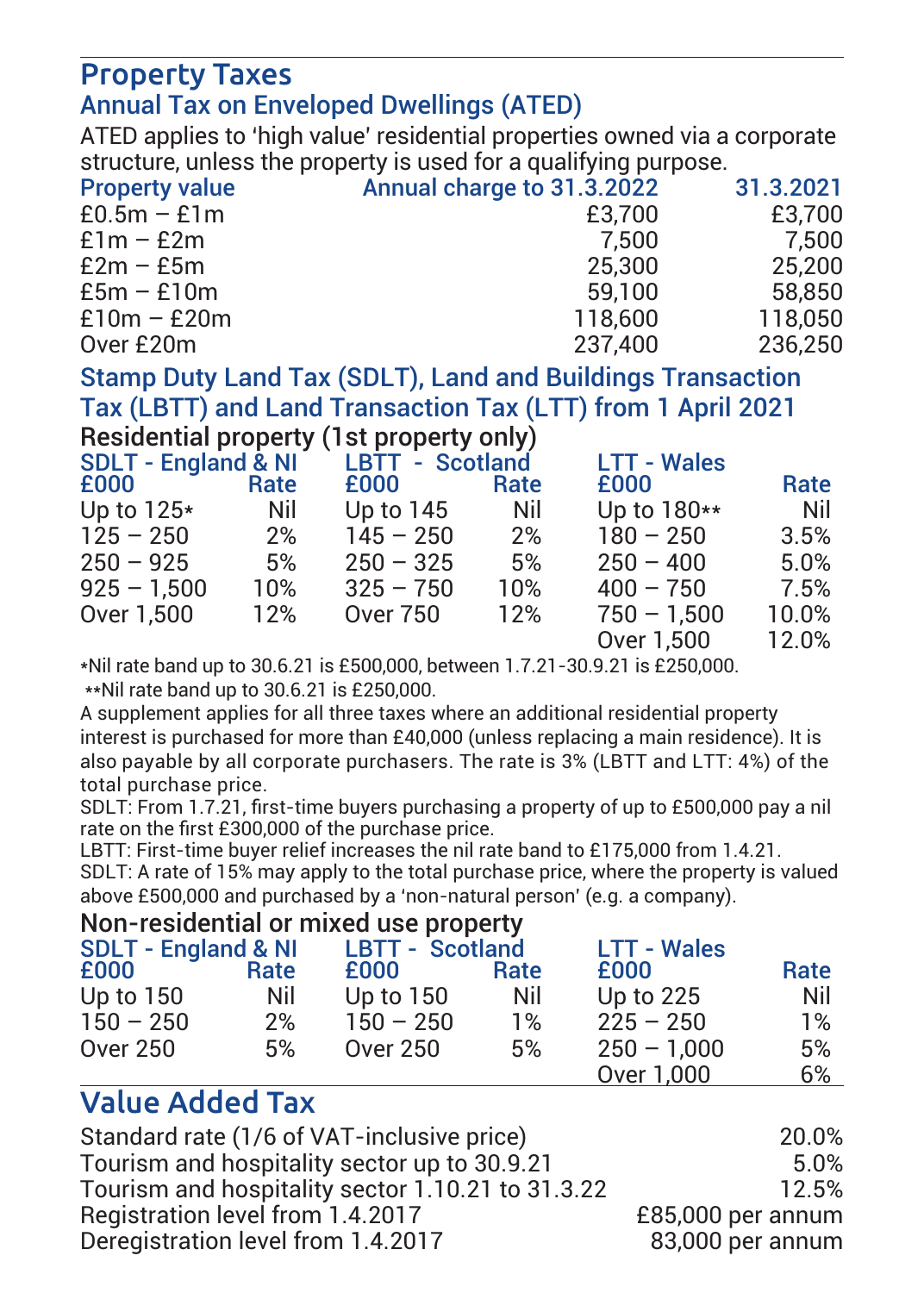#### Inheritance Tax

|                                                  | 2021/22  | 2020/21  |
|--------------------------------------------------|----------|----------|
| Nil rate band (NRB)*                             | £325,000 | £325,000 |
| NRB Residential enhancement (RNRB) <sup>+*</sup> | 175,000  | 175,000  |
| Tax rate on death**                              | 40%      | 40%      |
| Tax rate on lifetime transfers to most trusts    | 20%      | 20%      |

Tax rate on lifetime transfers to most trusts 20% 20% \*Up to 100% of the proportion of a deceased spouse's/civil partner's unused NRB and RNRB band may be claimed to increment the current NRB and RNRB when the survivor dies.

†RNRB is available for transfers of a main residence to (broadly) direct descendants. It tapers away at the rate of £1 for every £2 of estate value above £2m.

\*\*Rate reduced to 36% if at least 10% of the relevant estate is left to charity.

Unlimited exemption for transfers between spouses/civil partners, except if UK domiciled transferor and foreign domiciled transferee, where maximum exemption £325,000.

100% Business Property Relief for shareholdings in qualifying unquoted trading companies, qualifying unincorporated businesses and certain farmland/buildings.

#### Reduced tax charge on gifts within 7 years before death

| Years before death |                                    |  |       | $0-3$ $3-4$ $4-5$ $5-6$ $6-7$ |      |    |
|--------------------|------------------------------------|--|-------|-------------------------------|------|----|
|                    | % of full death tax charge payable |  | 100 - | 80 60                         | - 40 | 20 |
|                    |                                    |  | ----- |                               |      |    |

Annual exemptions for lifetime gifts include £3,000 per donor and £250 per recipient.

#### Key dates and deadlines

#### Payment dates

| Self assessment                                                 |            | 2021/22 | 2020/21 |
|-----------------------------------------------------------------|------------|---------|---------|
| 1st payment on account                                          | 31 January | 2022    | 2021    |
| 2nd payment on account                                          | 31 July    | 2022    | 2021    |
| Balancing payment                                               | 31 January | 2023    | 2022    |
| Capital Gains Tax*                                              | 31 January | 2023    | 2022    |
| *UK residential property: CGT due within 30 days of completion. |            |         |         |

#### Other payment dates

| Class 1A NIC | 19 July    | 2022 | 2021 |
|--------------|------------|------|------|
| Class 1B NIC | 19 October | 2022 | 2021 |

Corporation tax is due 9 months and 1 day from the end of the accounting period, unless a 'large' company paying by quarterly instalments<sup>'</sup>

#### 2020/21 Filing deadlines

| Issue P60s to employees                                                                                            | 31 May      | 2021 |
|--------------------------------------------------------------------------------------------------------------------|-------------|------|
| P11D, P11D(b)                                                                                                      | 6 July      | 2021 |
| Self Assessment Tax Return (SATR)                                                                                  |             |      |
| paper version                                                                                                      | 31 October  | 2021 |
| Online SATR if outstanding tax (up to £3,000)                                                                      |             |      |
| to be included in 2022/23 PAYE code                                                                                | 30 December | 2021 |
| Online SATR                                                                                                        | 31 January  | 2022 |
| Non-resident CGT return is due within 30 days of completion of sale of<br>UK land and buildings by a non-resident. |             |      |
|                                                                                                                    |             |      |

You are advised to consult us before acting on any information contained herein.